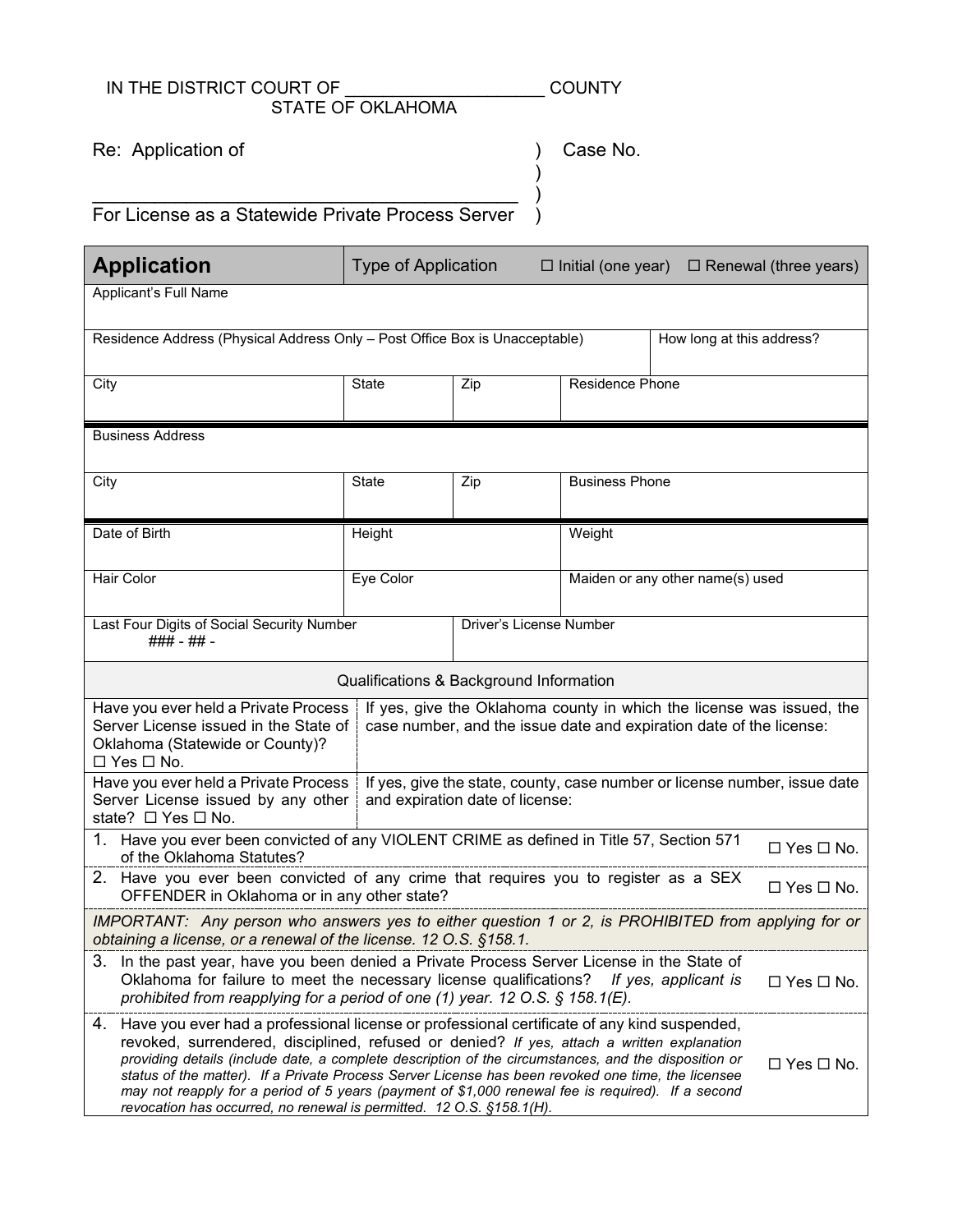| Applicant's Full Name |  |  |
|-----------------------|--|--|
|-----------------------|--|--|

| Previous Residence Address(es) for the past six (6) months (if any, other than above): |  |  |  |
|----------------------------------------------------------------------------------------|--|--|--|
|                                                                                        |  |  |  |

**Affidavit of Residency** (both requirements must be met to qualify for a license):

 $\Box$  I have been a resident of the State of Oklahoma for a period of not less than six (6) months  $\Box$  I have been a resident of the county or judicial administrative district in which this application is submitted for a period of not less than thirty (30) days.

**Affidavit of Citizenship** (check one):

 $\Box$  I am a United States Citizen.

 $\Box$  I am a qualified alien under the Federal Immigration and Nationality Act and am lawfully present in the United States. *(provide supporting documentation, including full social security number)*

Supplied herewith are (check all that apply):

 Original application fee of One-Hundred-Fifty Dollars (\$150.00) *and all other fees and court costs as provided by law*.

 Renewal of original application fee of Fifteen Dollars (\$15.00) *and all other fees and court costs as provided by law.*

 $\Box$  Photograph

Applicant hereby applies for a license as a private process server to serve court documents within the State of Oklahoma, in accordance with the provisions of 12 O.S. § 158.1.

THIS APPLICATION IS A SWORN STATEMENT. I hereby swear or affirm, under penalty of perjury, that I am eighteen (18) years of age of age or older, possessed of good moral character, and believe myself to be ethically and mentally fit to act as a private process server. I understand that willful omission or misrepresentation of any fact required to be disclosed on this application or any accompanying statement is grounds for denial or revocation of my private process server license. I further swear or affirm that all information furnished herein is true and correct to the best of my knowledge. I acknowledge and understand that under the laws of the State of Oklahoma, Title 21, Section 491, a person who makes a false assertion in a sworn affidavit is guilty of perjury, and a person who falsely states that he or she is a United States citizen or a qualified alien may be subject to both federal and state criminal sanctions.

If I am found qualified for the license sought hereby, I will execute the required statutory bond for faithful performance of my duties and will abide by all the provisions of the applicable law.

|                                                                 | <b>Applicant's Signature</b> | Date         |
|-----------------------------------------------------------------|------------------------------|--------------|
| Subscribed and sworn to before me, the undersigned, this day of |                              | 20<br>in the |
| My Commission Expires:                                          | Court Clerk or Notary        |              |
|                                                                 | BY.                          |              |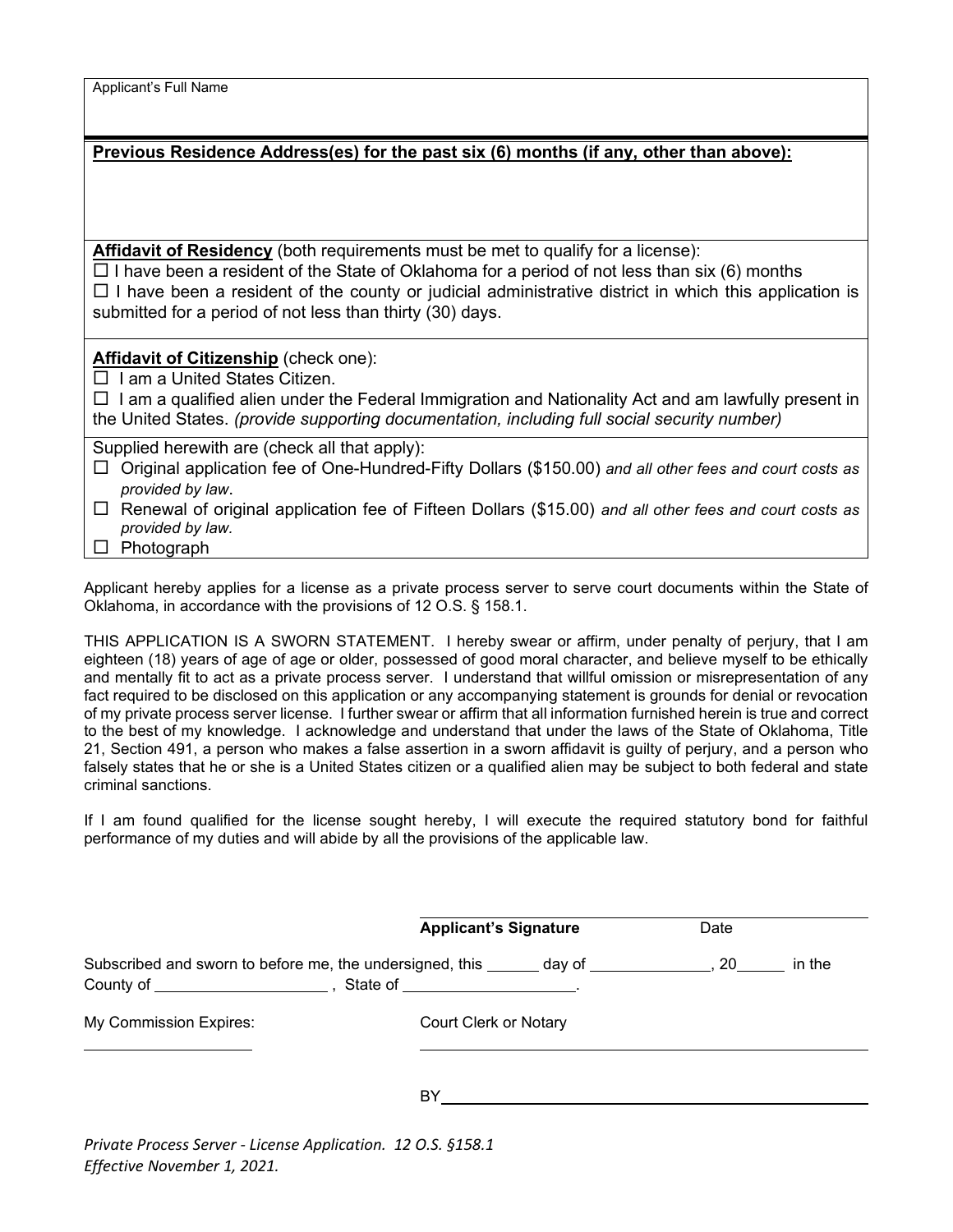

## **Attachment to Private Process Server License Application 57 O.S. §571 - Violent Crimes**

Title 12, Section 158.1 PROHIBITS any person who has been convicted of a violent crime, as defined in [Section 571 of Title 57](http://www.oscn.net/applications/oscn/DeliverDocument.asp?CiteID=84006) of the Oklahoma Statutes, or a crime that requires the person to register pursuant to the Sex Offenders Registration Act in this state or another state from applying for, obtaining, or renewing a process server license.

## **"Violent crime" means any of the following felony offenses and any attempts to commit or conspiracy or solicitation to commit the following crimes:**

a. assault, battery, or assault and battery with a dangerous or deadly weapon, as provided for in Sections [645](http://www.oscn.net/applications/oscn/DeliverDocument.asp?citeid=69269) and [652](http://www.oscn.net/applications/oscn/DeliverDocument.asp?citeid=69287) of Title 21 of the Oklahoma Statutes,

b. assault, battery, or assault and battery with a deadly weapon or by other means likely to produce death or great bodily harm, as provided for in [Section 652 of Title 21](http://www.oscn.net/applications/oscn/DeliverDocument.asp?citeid=69287) of the Oklahoma Statutes,

c. aggravated assault and battery on a police officer, sheriff, highway patrolman, or any other officer of the law, as provided for in [Section 650 of Title 21](http://www.oscn.net/applications/oscn/DeliverDocument.asp?citeid=69276) of the Oklahoma Statutes,

- d. poisoning with intent to kill, as provided for in [Section 651 of Title 21](http://www.oscn.net/applications/oscn/DeliverDocument.asp?citeid=69286) of the Oklahoma Statutes,
- e. shooting with intent to kill, as provided for in [Section 652 of Title 21](http://www.oscn.net/applications/oscn/DeliverDocument.asp?citeid=69287) of the Oklahoma Statutes,
- f. assault with intent to kill, as provided for in [Section 653 of Title 21](http://www.oscn.net/applications/oscn/DeliverDocument.asp?citeid=69288) of the Oklahoma Statutes,
- g. assault with intent to commit a felony, as provided for in [Section 681 of Title 21](http://www.oscn.net/applications/oscn/DeliverDocument.asp?citeid=69291) of the Oklahoma Statutes,

h. assaults with a dangerous weapon while masked or disguised, as provided for in [Section 1303 of Title 21](http://www.oscn.net/applications/oscn/DeliverDocument.asp?citeid=69812) of the Oklahoma Statutes,

i. murder in the first degree, as provided for in [Section 701.7 of Title 21](http://www.oscn.net/applications/oscn/DeliverDocument.asp?citeid=69297) of the Oklahoma Statutes,

j. murder in the second degree, as provided for in [Section 701.8 of Title 21](http://www.oscn.net/applications/oscn/DeliverDocument.asp?citeid=69298) of the Oklahoma Statutes,

- k. manslaughter in the first degree, as provided for in [Section 711 of Title 21](http://www.oscn.net/applications/oscn/DeliverDocument.asp?citeid=69314) of the Oklahoma Statutes,
- l. manslaughter in the second degree, as provided for in [Section 716 of Title 21](http://www.oscn.net/applications/oscn/DeliverDocument.asp?citeid=69319) of the Oklahoma Statutes,
- m. kidnapping, as provided for in [Section 741 of Title 21](http://www.oscn.net/applications/oscn/DeliverDocument.asp?citeid=440116) of the Oklahoma Statutes,
- n. burglary in the first degree, as provided for in [Section 1431 of Title 21](http://www.oscn.net/applications/oscn/DeliverDocument.asp?citeid=69878) of the Oklahoma Statutes,
- o. burglary with explosives, as provided for in [Section 1441 of Title 21](http://www.oscn.net/applications/oscn/DeliverDocument.asp?citeid=69885) of the Oklahoma Statutes,
- p. kidnapping for extortion, as provided for in [Section 745 of Title 21](http://www.oscn.net/applications/oscn/DeliverDocument.asp?citeid=69326) of the Oklahoma Statutes,
- q. maiming, as provided for in [Section 751 of Title 21](http://www.oscn.net/applications/oscn/DeliverDocument.asp?citeid=69329) of the Oklahoma Statutes,
- r. robbery, as provided for in [Section 791 of Title 21](http://www.oscn.net/applications/oscn/DeliverDocument.asp?citeid=69347) of the Oklahoma Statutes,
- s. robbery in the first degree, as provided for in [Section 797 et seq. of Title 21](http://www.oscn.net/applications/oscn/DeliverDocument.asp?citeid=69353) of the Oklahoma Statutes,
- t. robbery in the second degree, as provided for in [Section 797 et seq. of Title 21](http://www.oscn.net/applications/oscn/DeliverDocument.asp?citeid=69353) of the Oklahoma Statutes,
- u. armed robbery, as provided for in [Section 801 of Title 21](http://www.oscn.net/applications/oscn/DeliverDocument.asp?citeid=69357) of the Oklahoma Statutes,
- v. robbery by two or more persons, as provided for in [Section 800 of Title 21](http://www.oscn.net/applications/oscn/DeliverDocument.asp?citeid=69356) of the Oklahoma Statutes,

w. robbery with dangerous weapon or imitation firearm, as provided for in [Section 801 of Title 21](http://www.oscn.net/applications/oscn/DeliverDocument.asp?citeid=69357) of the Oklahoma Statutes,

*Private Process Server - License Application. 12 O.S. §158.1 Effective November 1, 2021.*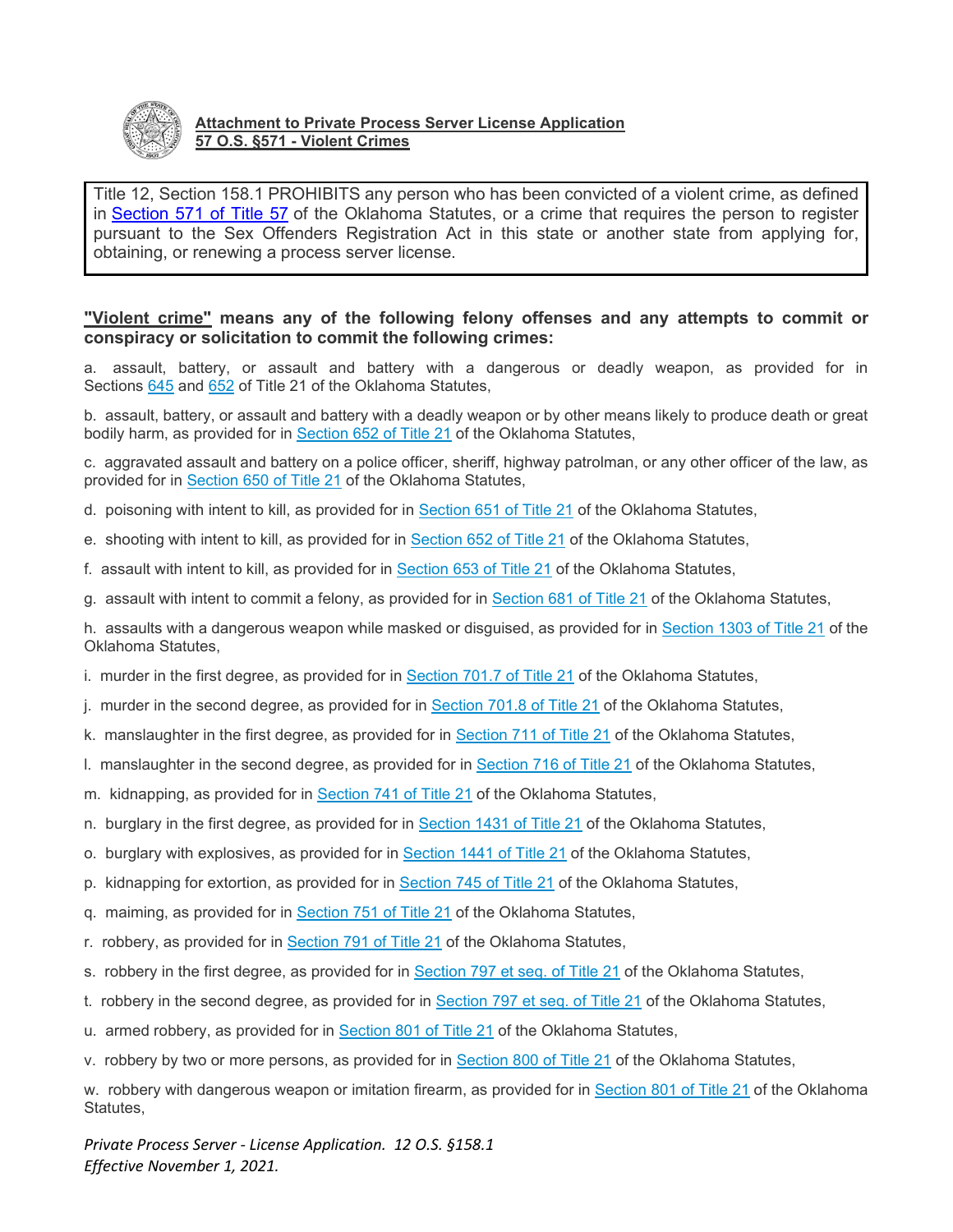x. child abuse, as provided for in [Section 843.5 of Title 21](http://www.oscn.net/applications/oscn/DeliverDocument.asp?citeid=455672) of the Oklahoma Statutes,

y. wiring any equipment, vehicle or structure with explosives, as provided for in [Section 849 of Title 21](http://www.oscn.net/applications/oscn/DeliverDocument.asp?citeid=69386) of the Oklahoma Statutes,

z. forcible sodomy, as provided for in [Section 888 of Title 21](http://www.oscn.net/applications/oscn/DeliverDocument.asp?citeid=69419) of the Oklahoma Statutes,

aa. rape in the first degree, as provided for in [Section 1114 of Title 21](http://www.oscn.net/applications/oscn/DeliverDocument.asp?citeid=69606) of the Oklahoma Statutes,

bb. rape in the second degree, as provided for in [Section 1114 of Title 21](http://www.oscn.net/applications/oscn/DeliverDocument.asp?citeid=69606) of the Oklahoma Statutes,

cc. rape by instrumentation, as provided for in [Section 1111.1 of Title 21](http://www.oscn.net/applications/oscn/DeliverDocument.asp?citeid=69603) of the Oklahoma Statutes,

dd. lewd or indecent proposition or lewd or indecent act with a child under sixteen (16) years of age, as provided for in [Section 1123 of Title 21](http://www.oscn.net/applications/oscn/DeliverDocument.asp?citeid=69615) of the Oklahoma Statutes,

ee. use of a firearm or offensive weapon to commit or attempt to commit a felony, as provided for in [Section 1287](http://www.oscn.net/applications/oscn/DeliverDocument.asp?citeid=69755)  [of Title 21](http://www.oscn.net/applications/oscn/DeliverDocument.asp?citeid=69755) of the Oklahoma Statutes,

ff. pointing firearms, as provided for in [Section 1289.16 of Title 21](http://www.oscn.net/applications/oscn/DeliverDocument.asp?CiteID=69772) of the Oklahoma Statutes,

gg. rioting, as provided for in [Section 1311 of Title 21](http://www.oscn.net/applications/oscn/DeliverDocument.asp?citeid=69816) of the Oklahoma Statutes,

hh. inciting to riot, as provided for in [Section 1320.2 of Title 21](http://www.oscn.net/applications/oscn/DeliverDocument.asp?citeid=69826) of the Oklahoma Statutes,

ii. arson in the first degree, as provided for in [Section 1401 of Title 21](http://www.oscn.net/applications/oscn/DeliverDocument.asp?citeid=69866) of the Oklahoma Statutes,

jj. injuring or burning public buildings, as provided for in [Section 349 of Title 21](http://www.oscn.net/applications/oscn/DeliverDocument.asp?citeid=69112) of the Oklahoma Statutes,

kk. sabotage, as provided for in [Section 1262 of Title 21](http://www.oscn.net/applications/oscn/DeliverDocument.asp?citeid=69707) of the Oklahoma Statutes,

ll. criminal syndicalism, as provided for in [Section 1261 of Title 21](http://www.oscn.net/applications/oscn/DeliverDocument.asp?citeid=69706) of the Oklahoma Statutes,

mm. extortion, as provided for in [Section 1481 of Title 21](http://www.oscn.net/applications/oscn/DeliverDocument.asp?citeid=69901) of the Oklahoma Statutes,

nn. obtaining signature by extortion, as provided for in [Section 1485 of Title 21](http://www.oscn.net/applications/oscn/DeliverDocument.asp?citeid=69905) of the Oklahoma Statutes,

oo. seizure of a bus, discharging firearm or hurling missile at bus, as provided for in [Section 1903 of Title 21](http://www.oscn.net/applications/oscn/DeliverDocument.asp?citeid=70177) of the Oklahoma Statutes,

pp. mistreatment of a mental patient, as provided for in [Section 843.1 of Title 21](http://www.oscn.net/applications/oscn/DeliverDocument.asp?citeid=69379) of the Oklahoma Statutes,

qq. using a vehicle to facilitate the discharge of a weapon pursuant to Section [652 of Title 21](http://www.oscn.net/applications/oscn/DeliverDocument.asp?citeid=69287) of the Oklahoma Statutes,

rr. bombing offenses as defined in [Section 1767.1 of Title 21](http://www.oscn.net/applications/oscn/DeliverDocument.asp?citeid=439089) of the Oklahoma Statutes,

ss. child pornography or aggravated child pornography as defined in section [1021.2,](http://www.oscn.net/applications/oscn/DeliverDocument.asp?citeid=69512) [1021.3,](http://www.oscn.net/applications/oscn/DeliverDocument.asp?citeid=69513) [1024.1](http://www.oscn.net/applications/oscn/DeliverDocument.asp?citeid=69518) or [1040.12a](http://www.oscn.net/applications/oscn/DeliverDocument.asp?citeid=452660) of Title 21 of the Oklahoma Statutes,

tt. child prostitution as defined in [Section 1030 of Title 21](http://www.oscn.net/applications/oscn/DeliverDocument.asp?citeid=69527) of the Oklahoma Statutes,

uu. abuse of a vulnerable adult as defined in [Section 10-103 of Title 43A](http://www.oscn.net/applications/oscn/DeliverDocument.asp?citeid=438097) of the Oklahoma Statutes,

vv. aggravated trafficking as provided for in subsection C of [Section 2-415 of Title](http://www.oscn.net/applications/oscn/DeliverDocument.asp?citeid=440603) 63 of the Oklahoma Statutes,

ww. aggravated assault and battery upon any person defending another person from assault and battery, as provided for in [Section 646 of Title 21](http://www.oscn.net/applications/oscn/DeliverDocument.asp?citeid=69270) of the Oklahoma Statutes,

xx. human trafficking, as provided for in [Section 748 of Title 21](http://www.oscn.net/applications/oscn/DeliverDocument.asp?citeid=452651) of the Oklahoma Statutes,

yy. terrorism crimes as provided in [Section 1268 et seq. of Title 21](http://www.oscn.net/applications/oscn/DeliverDocument.asp?citeid=391452) of the Oklahoma Statutes,

zz. eluding a peace officer, as provided for in subsection B or C of [Section 540A of Title 21](http://www.oscn.net/applications/oscn/DeliverDocument.asp?citeid=69215) of the Oklahoma Statutes, or

aaa. domestic abuse by strangulation, domestic assault with a dangerous weapon, domestic assault and battery with a dangerous weapon, or domestic assault and battery with a deadly weapon, as provided for in [Section 644 of](http://www.oscn.net/applications/oscn/DeliverDocument.asp?CiteID=69268)  [Title 21](http://www.oscn.net/applications/oscn/DeliverDocument.asp?CiteID=69268) of the Oklahoma Statutes.

*Private Process Server - License Application. 12 O.S. §158.1 Effective November 1, 2021.*